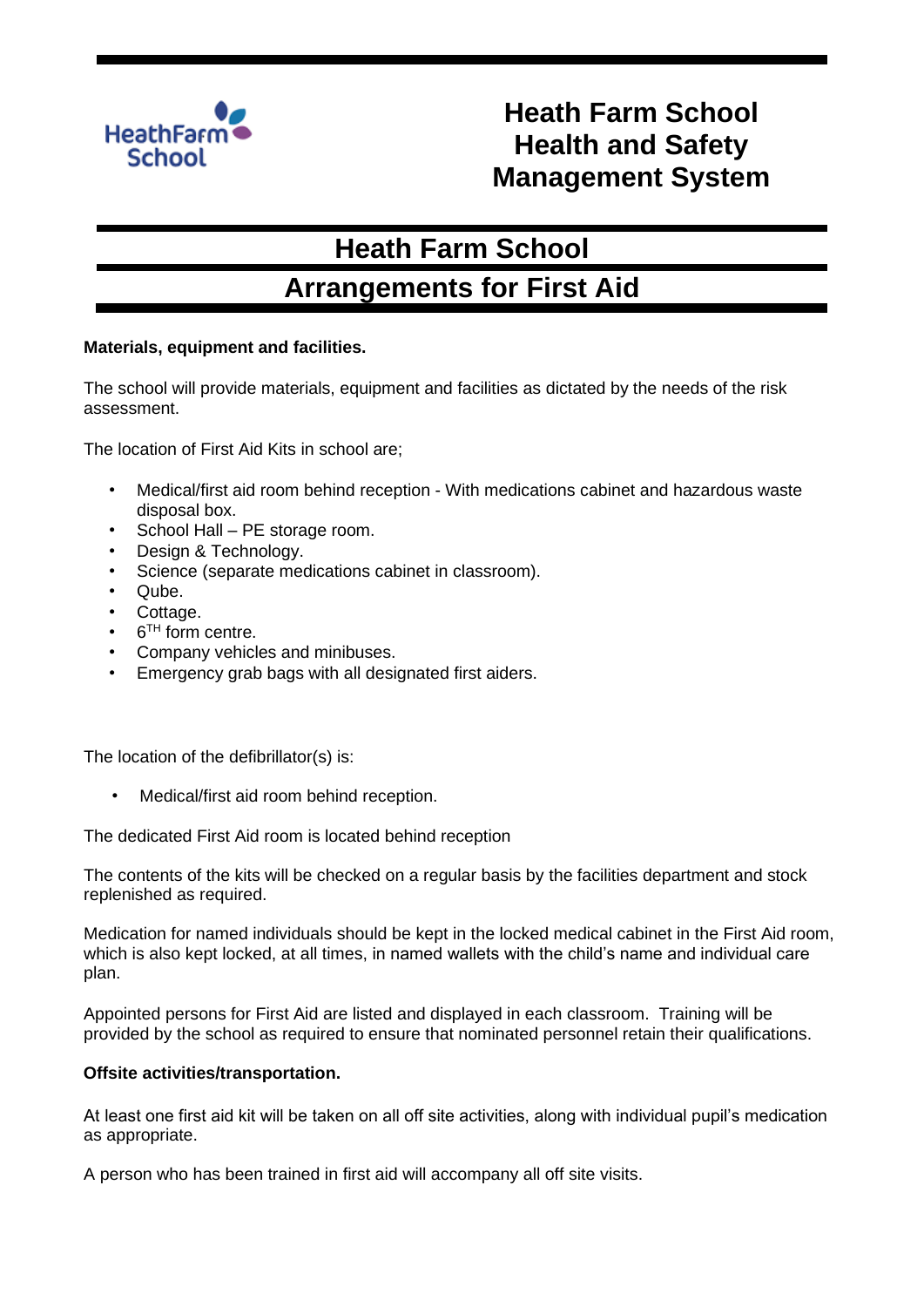### **Information on First Aid arrangements.**

The Head teacher will inform all employees at the school of the following:

- The arrangements for recording and reporting accidents.
- The arrangements for First Aid.
- Those employees with qualifications in First Aid.
- The location of First Aid kits/defibrillators

In addition, the head teacher will ensure that signs are displayed throughout the school providing the following information:

- Names of employees with first aid qualifications and their locations.
- Location of first aid boxes.

All members of staff will be made aware of the school's first aid policy.

#### **Accident Reporting.**

Heath Farm School have procedures for the reporting and investigation of accidents, incidents and other health and safety concerns. The main purpose of this is to prevent any recurrence and to identify any patterns or trends that relate to any specific accidents.

Accidents and incidents are reported to the school Senior Leadership Team. We also encourage all employees, pupils and visitors to report health and safety related concerns so that we can consider them in terms of accident prevention.

#### **Pupil accidents involving their head or cuts/abrasions .**

The Governing body recognise that accidents involving the pupil's head can be problematic because the injury may not be evident and the effects only become noticeable after a period of time.

- Where emergency treatment is not required, a 'Head bump' letter will be sent home to the child's parents or guardians together with the copy page from the First Aid book.
- Head bump forms are kept in the accident book in the First Aid room.
- Cut/abrasion forms are kept in the accident book in the First Aid room. An infection (cellulitis) letter will be sent home to the child's parents or guardians together with the copy page from the First Aid book.

#### **Transport to hospital or home.**

- The head teacher will determine what is a reasonable and sensible action to take in each case.
- Where the injury is an emergency an ambulance will be called following which the parent will be called.
- Where hospital treatment is required but it is not an emergency, then the Head teacher will contact the parents for them to take over responsibility for the child.
- If the parents cannot be contacted, then the Head teacher may decide to transport the pupil to hospital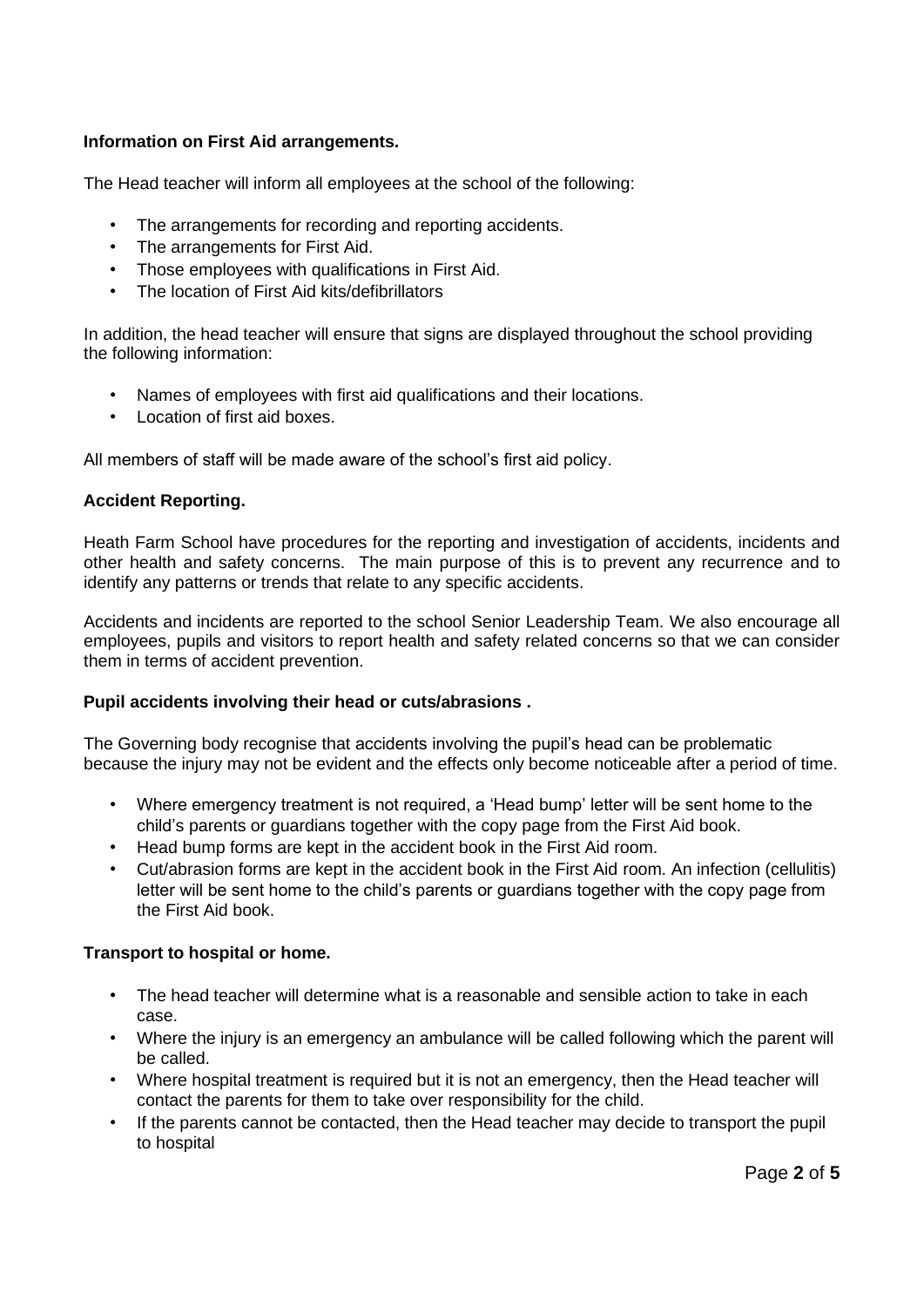Where the Head teacher makes arrangements for transporting a child then the following points will be observed:

- Only school vehicles insured to cover such transportation will be used.
- No individual member of staff should be alone with a pupil in a vehicle.
- The second member of staff will be present to provide supervision for the injured pupil.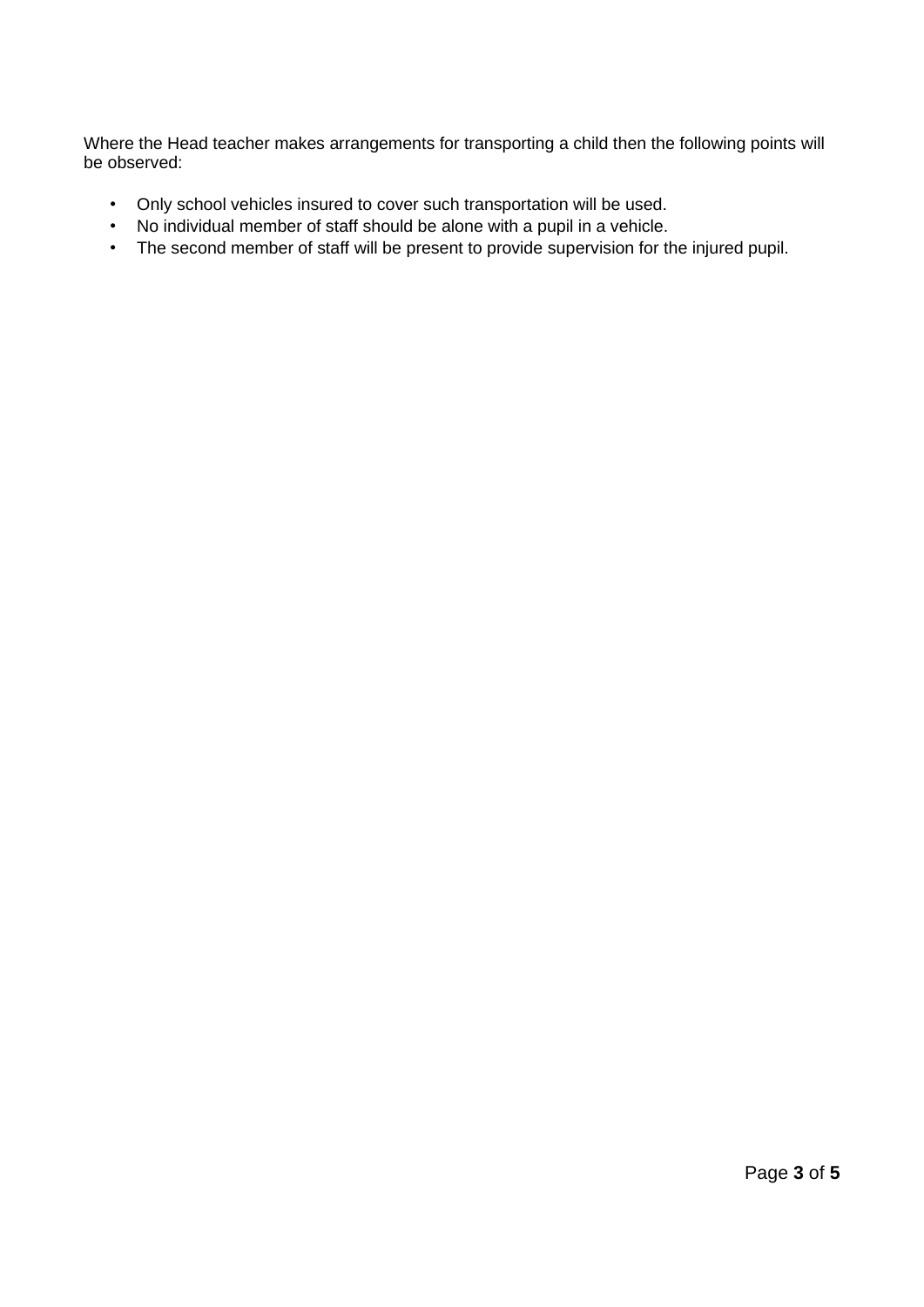| <b>First Aid Needs Assessment</b> |          |                                 |     |                              |  |  |  |
|-----------------------------------|----------|---------------------------------|-----|------------------------------|--|--|--|
| <b>Assessment date:</b>           | 01/05/21 | <b>Assessment completed by:</b> | GDS | <b>Review date: Annually</b> |  |  |  |
|                                   |          | <b>Assisted by:</b>             |     |                              |  |  |  |

| Factors taken into account for this assessment        |                                                                                                                   |  |  |  |
|-------------------------------------------------------|-------------------------------------------------------------------------------------------------------------------|--|--|--|
| Number of sites/ buildings                            | 2 sites 14 buildings                                                                                              |  |  |  |
| Number of staff                                       | 101                                                                                                               |  |  |  |
| Number and age range of children                      | 104 pupils age range 6 - 18 years                                                                                 |  |  |  |
| Number of children under 6 years' old                 | None under 6 years                                                                                                |  |  |  |
| Distance of school from emergency services            | 11 miles                                                                                                          |  |  |  |
| Specific issues, e.g. self-harm, Pica                 | Self-harm, self-injurious and stimming.                                                                           |  |  |  |
| Specific health issues of staff                       | No.                                                                                                               |  |  |  |
| Type and nature of off-site activities                | Ice skating, fishing, swimming, bowling/pool, cinema, watersports, trampolining<br>(please see risk assessments). |  |  |  |
| Common injures noted from the school's First aid book | Pupils – slips, trips and falls                                                                                   |  |  |  |

| <b>First Aid needs for this School</b> |                                        |  |  |  |
|----------------------------------------|----------------------------------------|--|--|--|
| <b>Course title</b>                    | <b>Numbers required / details</b>      |  |  |  |
| First Aid at Work - 3 days             |                                        |  |  |  |
| Emergency First Aid - 1 day            | 52                                     |  |  |  |
| Paediatric First Aid - 2 days          |                                        |  |  |  |
| Defibrillator                          | All first aiders defibrillator trained |  |  |  |

| <b>First Aid Equipment needs</b>                   |  |  |  |  |
|----------------------------------------------------|--|--|--|--|
| Requirements in addition to standard First Aid kit |  |  |  |  |
|                                                    |  |  |  |  |
| Fully stocked in excess of requirements            |  |  |  |  |
|                                                    |  |  |  |  |
|                                                    |  |  |  |  |

| <b>Specific considerations</b> |                            |  |  |  |
|--------------------------------|----------------------------|--|--|--|
| Course title                   | Numbers required / details |  |  |  |
| Suicide First Aid Training     | 4 trained staff on site    |  |  |  |
| Epi Pen Training               | 16 trained staff on site   |  |  |  |
| Hep B                          |                            |  |  |  |
| Mental health First Aid        | 6 trained staff on site    |  |  |  |